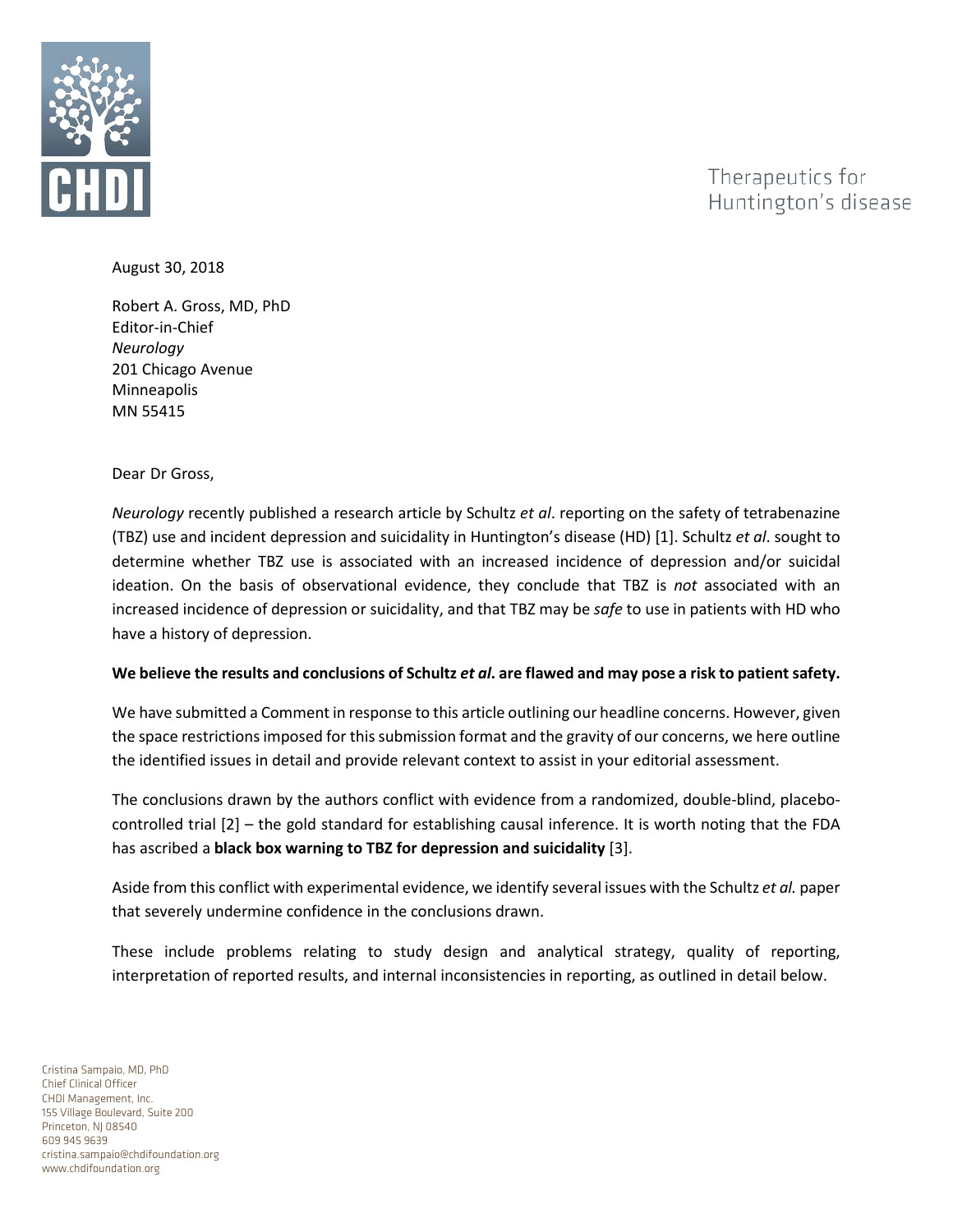#### **DESIGN AND ANALYSIS**

The authors' decision to focus exclusively on data gathered at a single baseline visit, despite the availability of prospectively collected repeated measures data within Enroll-HD, introduces several problems relating to accurate and unbiased characterization of exposure status, outcome status, and the temporal association between exposure and outcome. These are described below, alongside other design and analytical flaws.

### **TBZ user definition and potential survival bias:**

The basis for ascertaining exposure to TBZ introduces potential survival bias. The authors consider only TBZ use at time of baseline assessment. Only individuals that have been exposed and who have tolerated TBZ are captured as "users." All users that were exposed and abandoned treatment eventually (for example due to depression or suicidality) are not counted. This bias would serve to induce a spurious negative association between TBZ use and depression/suicidality (i.e., bias estimates towards the null or in the direction of an apparent protective effect). We might expect this bias to be strongest in those with a history of depression (who might be at greatest risk of the adverse effects of TBZ), which is consistent with the results stratified on history of depression presented by Schultz et al.

### **Characterization of depression/suicidality incidence:**

To address the research question at hand, only incident cases of depression/suicidality occurring after exposure to TBZ should be considered. The authors could not adequately establish such temporality given their decision to focus exclusively on data gathered at a single baseline visit, despite availability of prospectively-collected data. We do not know if the depressive or suicidality symptoms are truly incident (detected first time in that visit) or prevalent (carried forward from assessments prior to study entry).

Separately, the number of individuals characterized as experiencing incident depression/suicidality may have been underestimated. The instrument used by the authors to establish incident depression was the PBA-s (not the PBA as the authors erroneously report). The PBA-s is a clinician-rated scale that uses a structured interview to elicit information regarding the prior four weeks. The authors relied on items assessing the current severity and frequency of symptoms. This would not have captured individuals who were currently using antidepressants (assuming treatment was effective). This is particularly pertinent given observed differences in antidepressant use between exposure groups (antidepressant use was considerably higher in the full sample TBZ user group relative to the TBZ nonuser group; 55.8% vs. 47.9%, p = 0.001).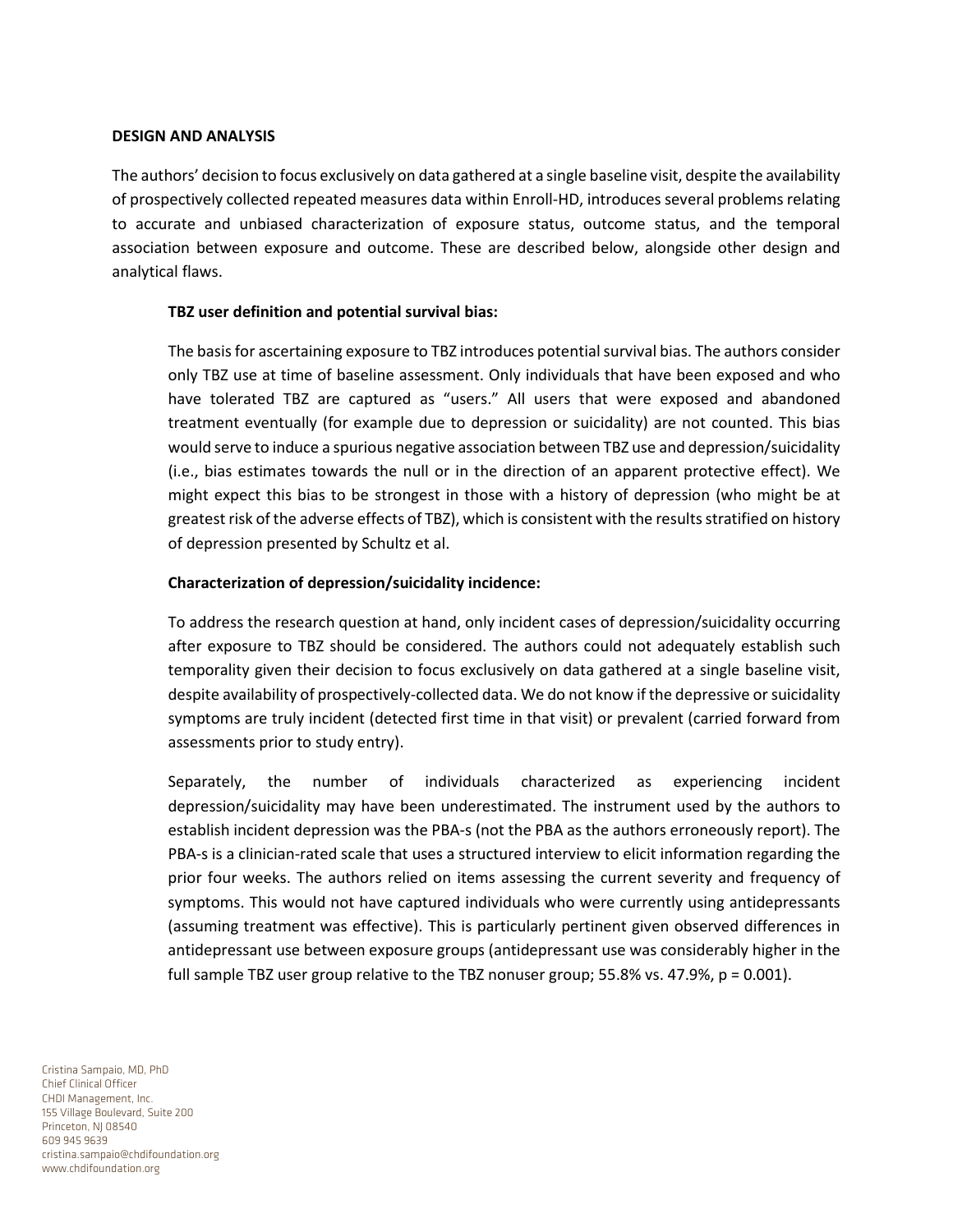### **Adjustment for antidepressant use and potential collider bias:**

Antidepressant use may result from TBZ use (given the link between TBZ and depression), or from other causes of depression. Collider bias occurs when a variable caused by two other variables is adjusted for or stratified on. Adjusting for antidepressant use, as the authors have done, may therefore introduce collider bias, which would induce a false negative association between TBZ use and depression (i.e., spuriously indicating a potential *protective* effect of TBZ on depression). This is compounded by the cross-sectional nature of the analysis, which precludes the definition of incident depression and suicidality, despite prospective data being available within Enroll-HD. Notably, the negative associations are seen in the history positive group, where any collider bias may be expected to be greatest, whereas positive associations (i.e., reflecting increased risk of depression in TBZ users, consistent with experimental evidence) are seen in the history negative group. This bias potentially compounds the survival bias described above.

## **QUALITY OF REPORTING AND INTERPRETATION OF RESULTS**

The design and analysis flaws described above are sufficient to question the validity of the results and conclusions. The quality of reporting and interpretation of results further exacerbates the problem.

# **Conflicting internal results:**

The statistical results presented for risk of depression in individuals with no history of depression are reported inconsistently within the paper; in Table 2, OR = 1.59, *p* = 0.182, in the text of the results section, OR = 1.39, *p* = 0.334.

## **Failure to report unadjusted results:**

Only results from fully-adjusted models are reported in the paper. Results from unadjusted and partially-adjusted models should be reported as best practice. Here this would have enabled assessment of potential bias introduced by adjusting for antidepressant use (see above).

## **Lack of correction for (or consideration of) multiple testing**:

The *p*-value criterion of 0.05 selected to indicate statistical significance affords a very low level of stringency when multiple comparisons are made. The results of (>) six analyses are reported. If a simple Bonferroni adjustment for six tests is made to the alpha level (.05 / 6 = .008) then none of the results reported reach statistical significance.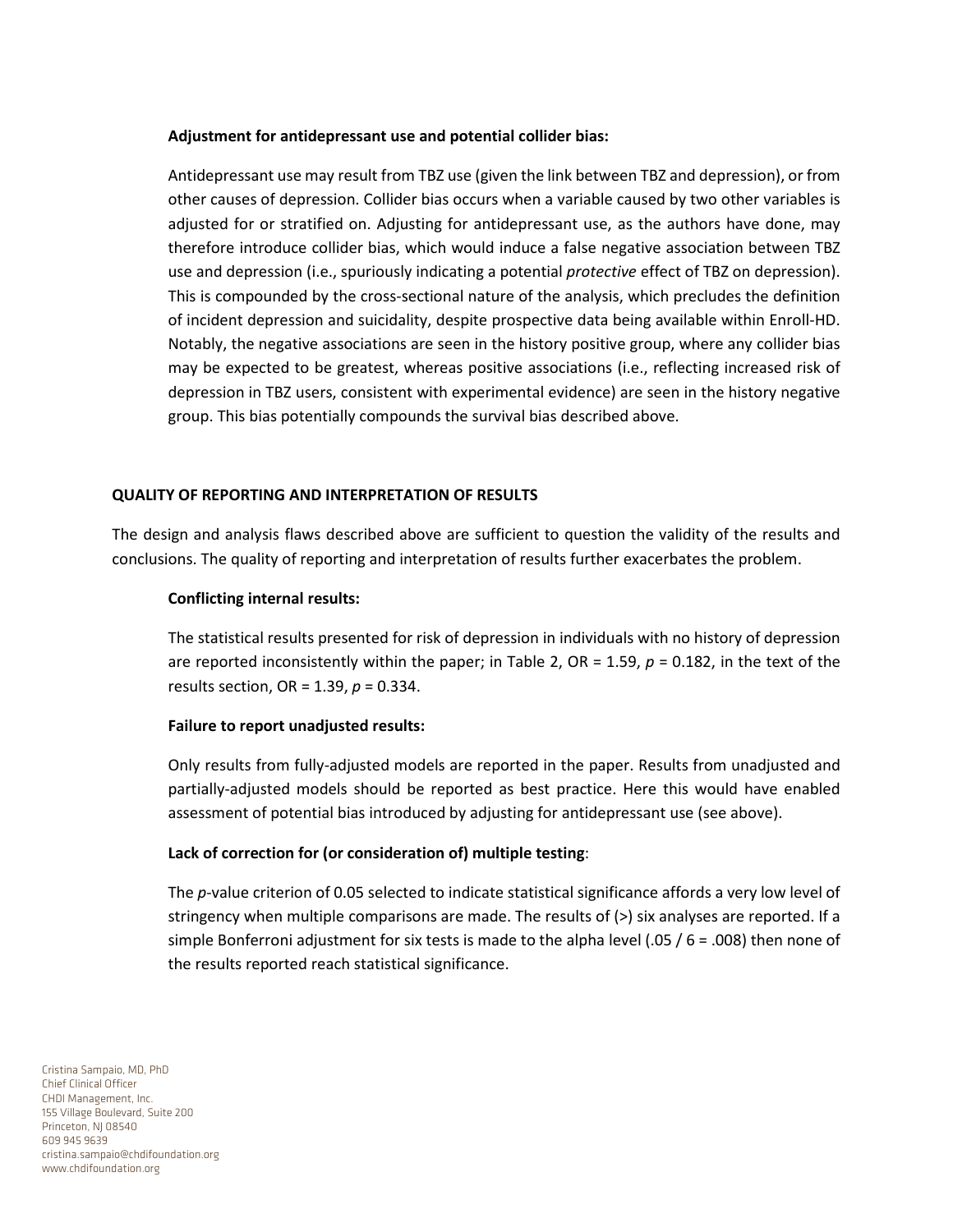### **Failure to consider observed effect and sample size in comparing and discussing results**:

The authors fail to consider sample size when discussing results, and ignore effect magnitude, commenting only on the direction of effect when accompanied by a 'significant' result. This is problematic for many reasons, not least the differing sample sizes on which the results are based. The results generated for participants with a personal history of depression are based on n=2,757. The results generated for participants *without* such a history are based on a sample of less than half that size (n=1,334). The direction of effect differs between groups (OR = 0.71 vs. OR = 1.59 respectively), but the magnitude of effect is similar (actually larger in the latter group). Critically, the association observed in the latter group (i.e., TBZ *increases*incidence of depression) is ignored as the *p*-value is > 0.05. Should the sample sizes have been equivalent, the deleterious effect noted may have exceeded the alpha level selected to claim statistical significance.

Ascribing causality (or lack of causality) in observational epidemiology is notoriously challenging: TBZ users will differ from non-users in many ways, and statistical adjustment will not be sufficient to account for this (and may introduce other biases as described above). For the various reasons we describe, we consider the conclusions presented by Schultz *et al*. regarding the risk of depression and suicidality associated with TBZ use as flawed and potentially dangerous to patients.

## **It is critically important to correct this view given the clear implications for patient safety.**

CHDI would like to foster the use of Enroll-HD and other large data sets to promote the public health good. Utilization of available resources to this end has also been recently encouraged both by the FDA and EMA. Indeed, pharmacoepidemiological studies can be informative in evaluating/establishing the magnitude of safety risks identified in clinical trials. Enroll-HD, a high value resource of rich, longitudinal data, may serve this purpose. However, **it is critical that appropriate methodologies are adopted.** To do otherwise not only risks misleading research but, in extreme cases such as this, could also compromise patient safety.

CHDI Foundation funds an Independent Statistical Standing Committee (ISSC; [https://chdifoundation.org/independent-statistical-standing-committee/\)](https://chdifoundation.org/independent-statistical-standing-committee/) to provide expert advice regarding the design and analysis of HD research studies, including observational studies based on the Enroll-HD data set.

We hope that you will publish our Comment in order to highlight these issues so that the readership of *Neurology* can evaluate these results appropriately. We would welcome a response from Schultz *et al*., preferably with the inclusion of results presented with and without statistical adjustment, so that the impact of these can be better evaluated. However, ultimately, we believe the methodological approach to be fundamentally flawed and we are disappointed that the manuscript reviewers did not identify these problems (while acknowledging that peer review is imperfect and imprecise). We would be happy to work